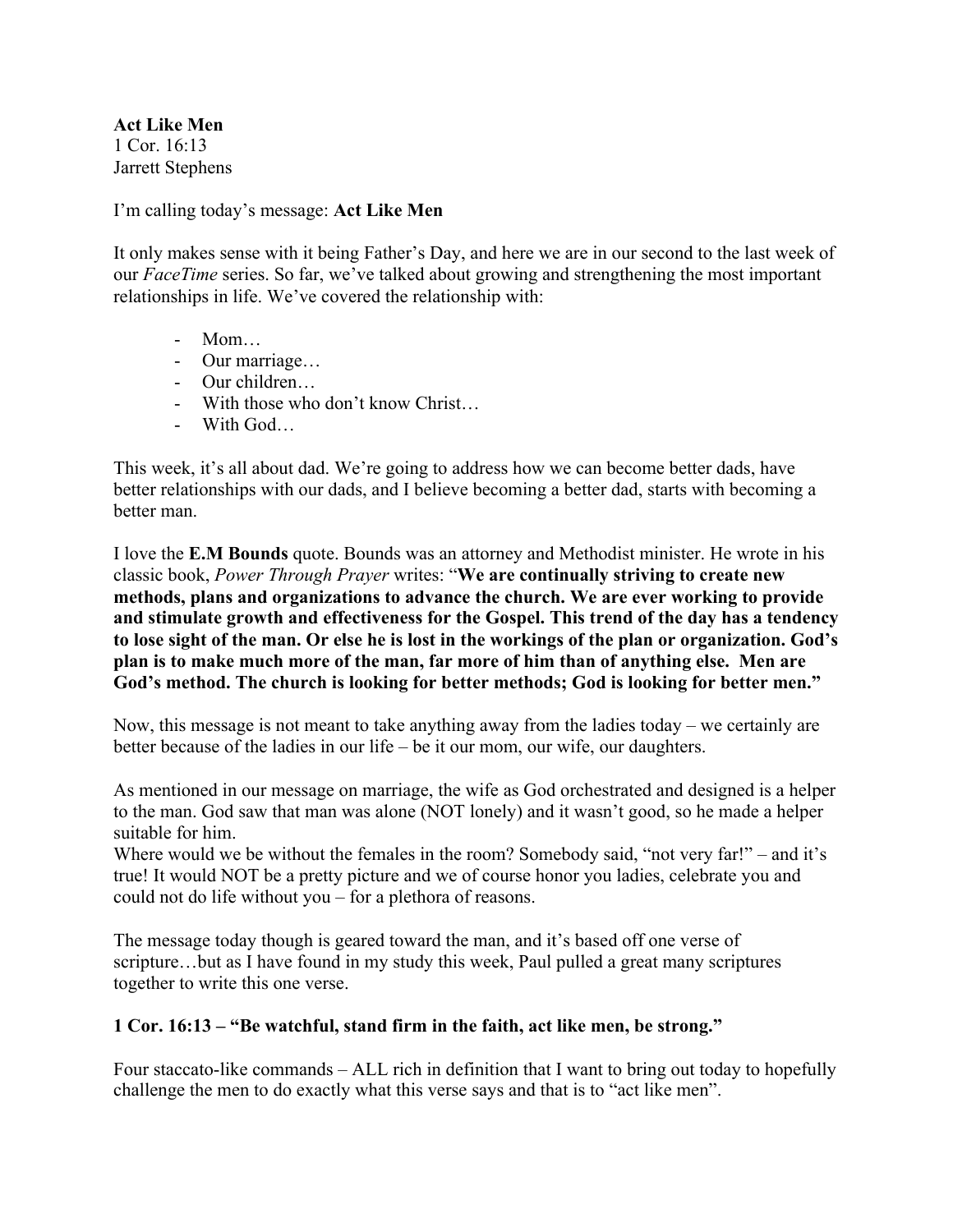Now, I never like giving a verse without first giving the context. Paul has been writing the church in Corinth and these are some of the very last words he is writing to close out the letter. He has already dealt with the heavy subject matter and met some of the issues Corinth was struggling with head on…and this church had some issues, believe me!

- There was a lot of dissention in the ranks...
- There was a ton of perversion in the church someone labeled the church in Corinth – "the Church Gone Wild" …
- Believers were suing one another over various matters...
- People were abusing the Lord's Supper getting drunk and not considering others…

There was a lot going on! Paul wrote to them…rebuked them…he knew that a divided and selfish church was an ineffective church, and this verse that we are looking at here today is included in his closing challenges to them – and essentially what he is saying is, "Corinthian Church, I need you to GROW UP!"

This is the essence of the  $(v. 13)$  – "Act like men" means just that – act like men! Paul is calling on the church to stop behaving as children…to grow up…to mature in their faith.

## **Charles Swindoll – "They needed to set aside their fussiness, whining, and complaining and instead progress toward maturity in Christ, but they had failed to shed their dependence on the blankies, bottles, and binkies that had soothed them in their baby Christian days."**

Now, this was pointed to the entire Church, but I want to direct the message to the men today because I really believe as the man goes, so goes the home…the church…so goes society and culture.

And listen we KNOW this to be true. MOST societal ills can be traced back to men not taking seriously the role God has called us to. I won't belabor this point because we probably have all heard these statistics, but it's good for us to recall them and just consider the consequences of choices we make, men and the responsibilities that are before us.

The following numbers are from *The National Fatherhood Initiative,* and I'm telling you the numbers are so overwhelming concerning the need of a man being a man in the home and in our culture, that I struggled with which to bring to you.

**Illus. – Fatherhood Initiative slide -** Here is just one slide that encapsulates so many of the numbers **(Show Slide).**

Men, we – MUCH like the church in Corinth are in a war. You see it in these statistics…we feel the truth of 1 Peter 5:8 – every day.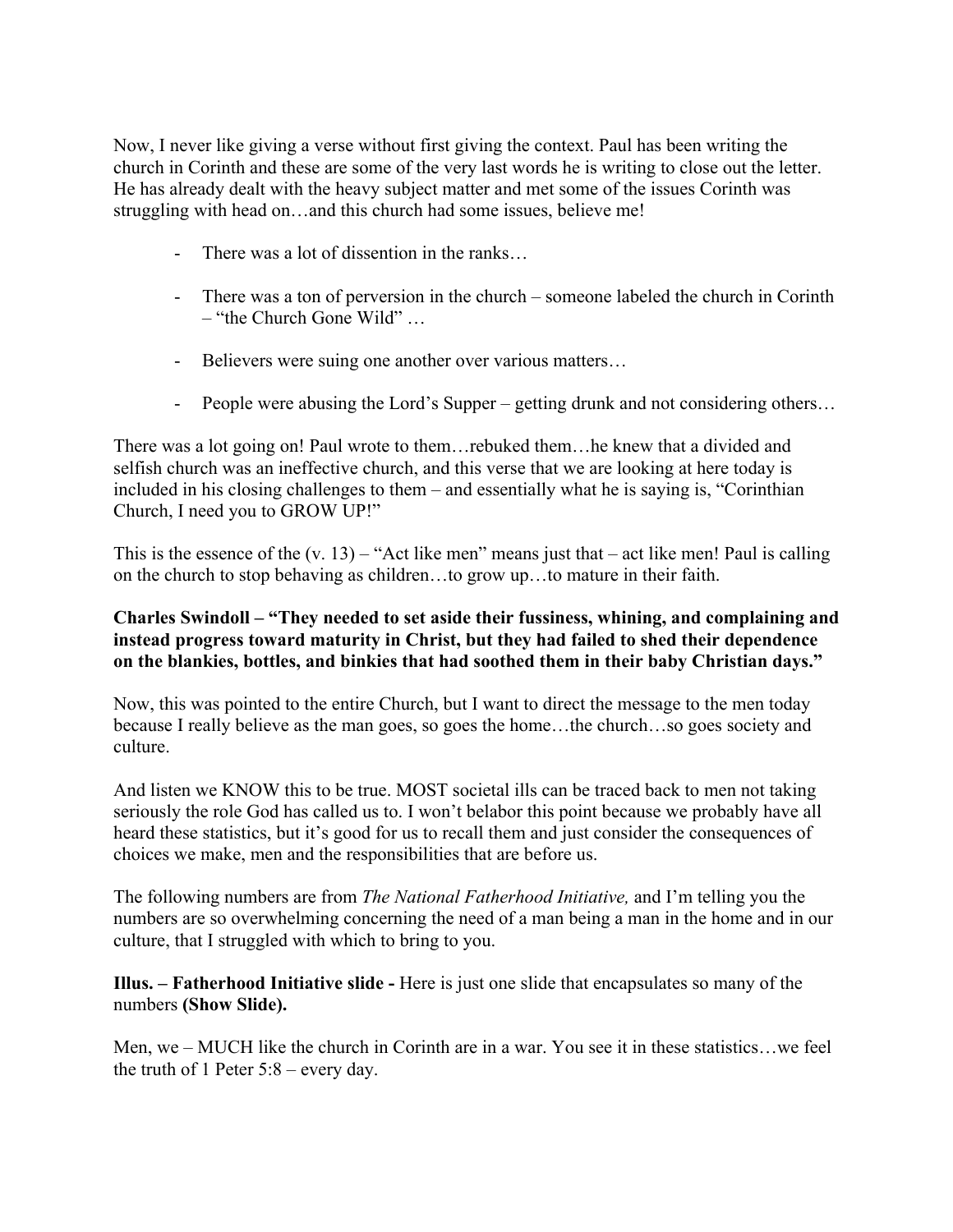## **1 Peter 5:8b – "…Your adversary the devil prowls around like a roaring lion, seeking someone to devour."**

And so, in this battle against this very real Enemy:

- How do we make sure we stay engaged?
- How do we make sure we are fighting well?
- How do we make sure, specifically as men that we are growing up, maturing in our faith, and being all that God has created us to be in a culture that doesn't care, celebrate or today even refuse to define or redefines manhood?

**Illus. Fall series –** Which, btw – I wasn't going to do this until next year, but seeing everything that was going on with "Pride month" (NBC Today's.com put out article yesterday interviewing 8 dads explaining how abortion has helped them be the Fathers they are today – tragic reading the article), I was praying and just decided while I was in the mountains two weeks ago that we have to tackle some of these issues head-on as a church.

Everybody else is talking about them…the Church certainly should. So, please be praying for me and the preaching team – those that preach at our campuses. Starting in the Fall – in August, I'm going to do a worldview series and we're going to talk about some of the cultural issues we are facing from a biblical standpoint.

I'm talking about subjects like: biblical sexuality (male and female), sanctity of life, race, politics, money and possessions, evil and suffering. It's going to be a dandy, so pray for me…pray for us. This starts in the Fall.

So, as men, let's answer the question. How do we war, and war well? How do we take our responsibility as men seriously and grow up, mature in our faith and ensure we keep moving forward spiritually?

We take the same advice; Paul gave the church in Corinth that was facing some internal and external obstacles.

## **1 Cor. 16:13 – "Be watchful, stand firm in the faith, act like men, be strong."**

It's interesting, these four commands are typically given in the context of war. They are soldier's words…each have a militaristic tone to them.

They are present imperatives which means they are meant to be done in a continual, habitual way. You are always to be watchful. Always to stand firm in your faith. You are continually to act like men (i.e. grow up) and you are to continually be strong.

These are not suggestions, these are commands and to keep it in military terms, success in our job…faithfulness in our job as soldiers is to please our commanding officer, who we know is the Lord, Jesus Christ.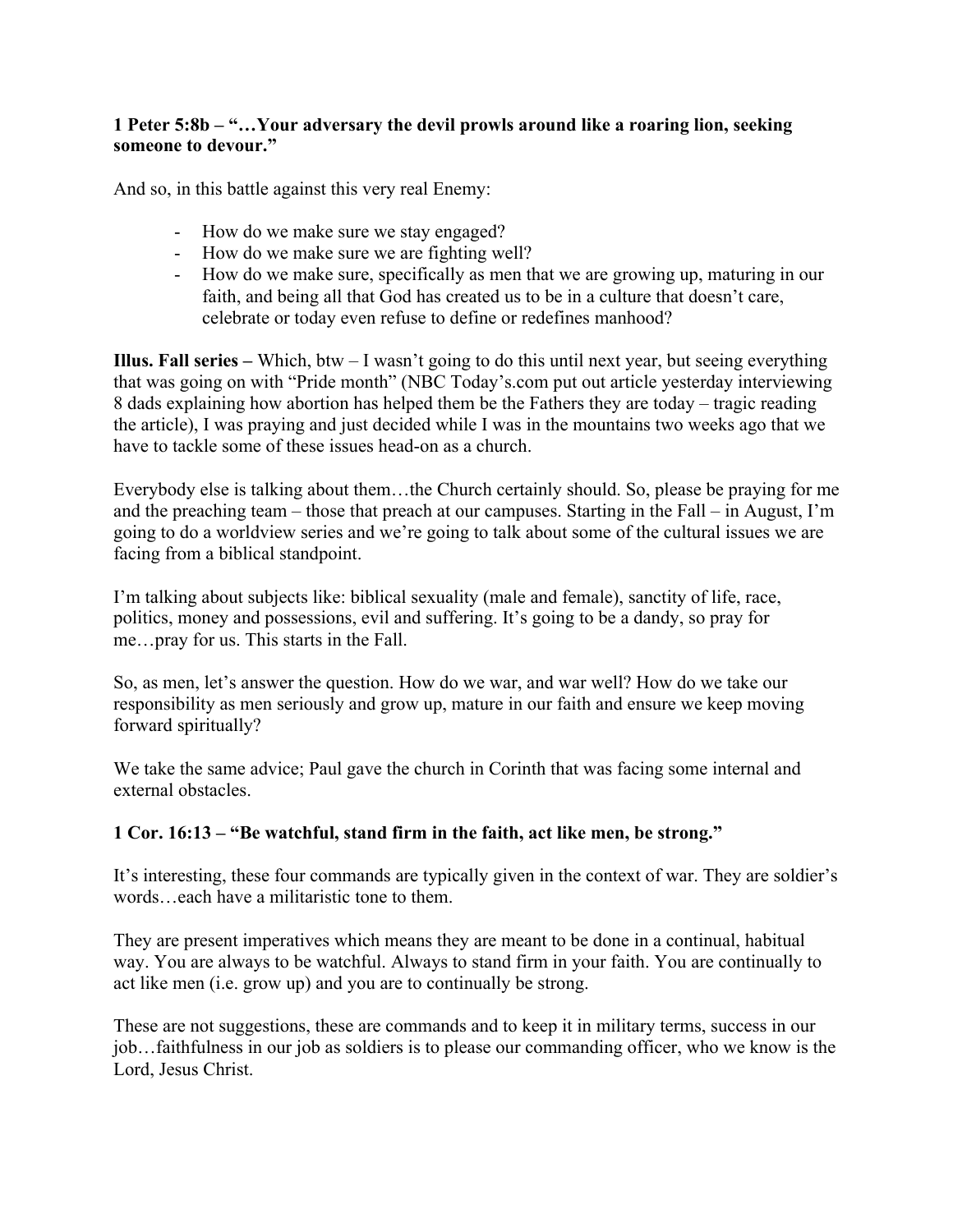Now, before we break these four commands down and look at them in detail, I do think it is worthy to note that often times in scripture, the Christian life is pictured as a war! Think about that!

This imagery of war and the Christian life being one of a soldier is one that Paul used a number of times:

- **1. 2 Cor. 10:3-4 – "For though we walk in the flesh, we are not waging war according to the flesh. <sup>4</sup> For the weapons of our warfare are not of the flesh but have divine power to destroy strongholds."**
- **2. 2 Tim. 2:3-4 – "Endure hardship like a good soldier of Jesus Christ. No one engaged in warfare entangles himself with the affairs of this life, that he may please him who enlisted him as a soldier."**
- **3. Phil. 2:25 - "Sending you Epaphroditus, my fellow brother, worker and soldier…"**
- **4. Philemon v. 2 – "to my beloved, Archippus, our fellow soldier…"**

The point is this: We don't see in the scripture, people coming to know Jesus as Lord and Savior and then this idea of we just begin holding hands with him and walking through flower-laden hillsides.

For Paul, the Christian life was not a whistle while you work mentality. There is a reason he wrote in:

**Eph. 6:11-12 – "Put on the whole armor of God, that you may be able to stand against the schemes of the devil. <sup>12</sup> For we do not wrestle against flesh and blood, but against the rulers, against the authorities, against the cosmic powers over this present darkness, against the spiritual forces of evil in the heavenly places. "**

The Christian life is pictured as one of people taking sides and battles ensuing…arrows flying…spiritually wrestling with an unseen world that manifests itself here on this earth in physical ways.

To quote **E.M Bounds** one more time: **"It cannot be said too often that the life of a Christian is warfare, an intense conflict, a lifelong contest. It is a battle fought against invisible foes who are ever alert and seeking to entrap, deceive, and ruin the souls of men. The Bible calls men to life, not a picnic or holiday. It is no pastime or pleasure excursion. It entails effort, wrestling, and struggling. It demands putting out the full energy of the spirit in order to frustrate the foe and come out, at last more than a conqueror. It is no primrose path, no rose-scented flirting. From start to finish, it is war."**

I say all this at the outset for us to understand that we need to prepare ourselves mentally for what we are dealing with in spiritual realm so we can ensure victory in the physical realm.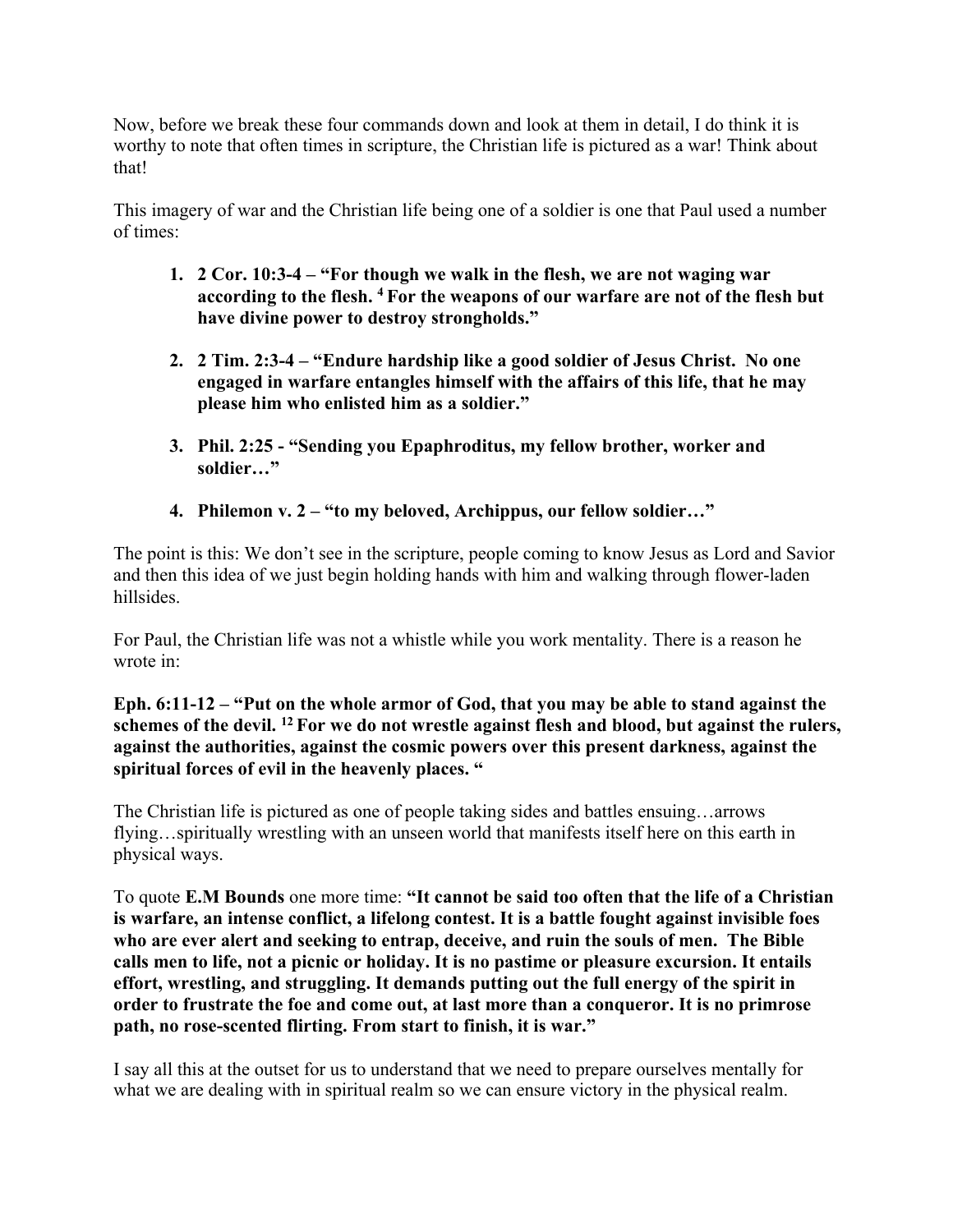Men, do you see yourself as a solider? Fighting for your purity…fighting for your faithfulness to Jesus…fighting for your home…your marriage…your children? You should!

And as a solider in Christ's army, with the aim of (1 Tim. 2:4) pleasing your commanding officer – how should you war? How should you engage in this fight?

**1. Be watchful** (1 Cor. 16:13)

It's a word that means to "be alert". It's this idea, men that the threat level is always on red. This is what Peter wrote…we looked at it earlier, the second half of this verse, let's look at the first half.

# **1 Peter 5:8 – "Be sober-minded; be watchful. Your adversary the devil prowls around like a roaring lion, seeking someone to devour."**

Be watchful! It means be on guard. You always have to be ready because you never know when your enemy is going to pounce – on you…on your family. He looks for opportunities to do what he does best and that is steal, kill and destroy.

#### In **Eph. 6:11 – "Put on the whole armor of God, that you may be able to stand against the schemes of the devil."**

The word "scheme" here means he has a strategic, methodological approach. Satan is NOT like God, he's not all-knowing, but he does watch film on our life, and you better believe that he knows our weaknesses…knows what we're susceptible to…knows where we are easily tempted.

And so, Paul here writes that we are to be watchful…ever-alert! This word here comes from a word meaning "to arise". It means to get up…wake up! No more sleeping!

**Illus. Alexander the Great –** remember when I was first preaching, I didn't know what I was doing – *Hot Illustrations For Youth Talks* (Tell Story).

When you are a soldier, you are to be watchful. Secular Greek used this word "watchful" to describe people carefully crossing a river while stepping on slippery stones. So, you get the picture of what God is calling us to here. As men…soldiers in God's army we are to be watchful…and careful…and ever alert because our enemy is insidious…crafty…cunning…and extremely patient. He will wait you out!

We ALWAYS have to be on the lookout. It's this idea of your head being on a swivel.

## **Illus. Head on Swivel**

The enemy will distort…distract…he'll do whatever he can to create confusion and chaos, and then come in for the kill…knock the snot out of you! Decide today, men to be watchful.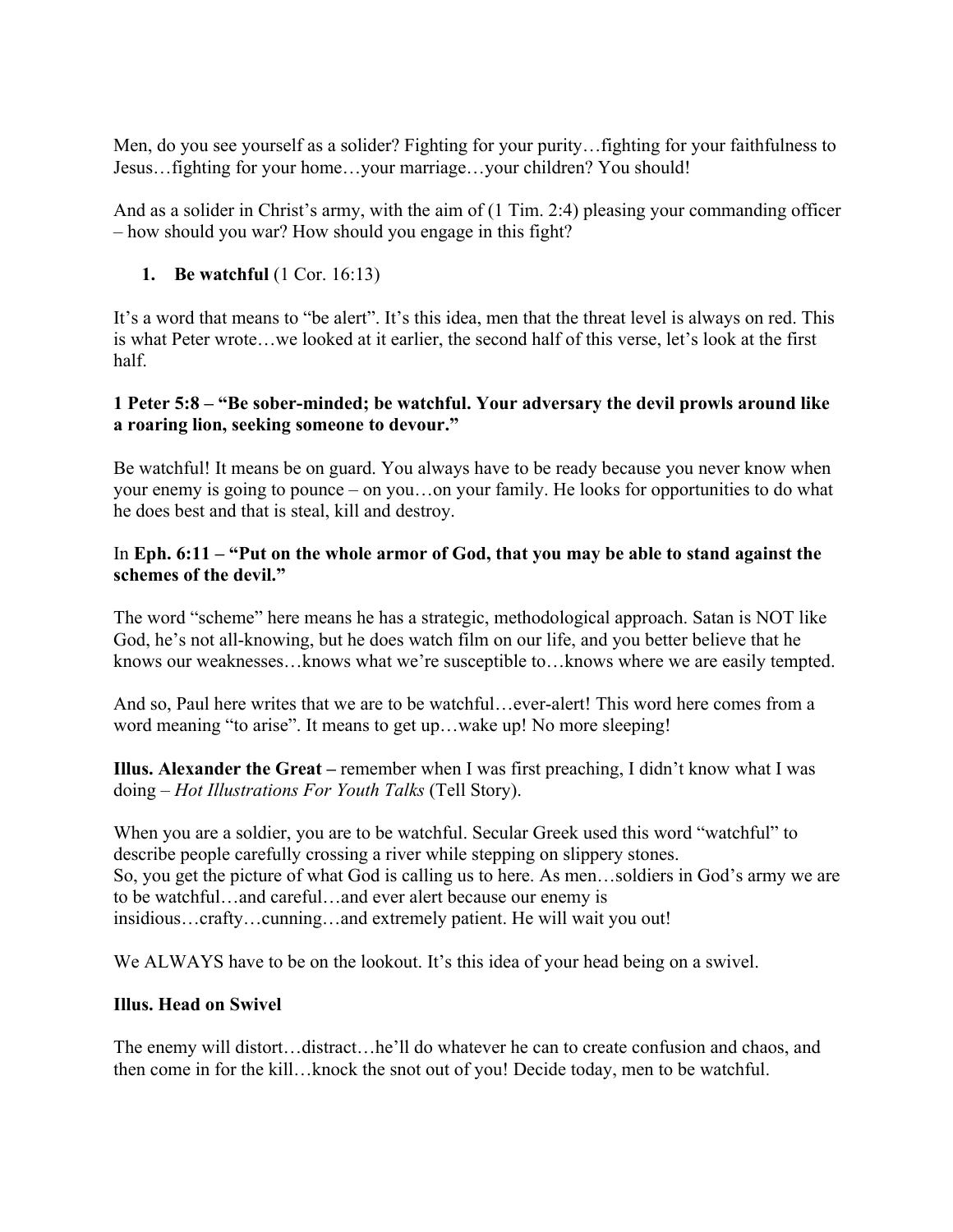Secondly, if we want to war well…if our aim is to grow up and make progress spiritually, we are to:

# **2. Stand firm in the faith**

Paul loved this idea of "standing firm". He hinted at this in the previous chapter, speaking about the resurrection of Christ and the hope we have.

## **1 Cor. 15:58 – "Therefore, my beloved brothers, be steadfast, immovable, always abounding in the work of the Lord, knowing that in the Lord your labor is not in vain."**

To stand firm is to be constant…to persevere…it's this idea that you are not going to be swayed and you aren't going anywhere. In the Ephesians passage about spiritual warfare, this is a word that Paul used over and over again. Count how many times he uses the word "stand" or eludes to it!

**Eph. 6:10-18 – "Finally, be strong in the Lord and in the strength of his might.11 Put on the whole armor of God, that you may be able to stand against the schemes of the devil. <sup>12</sup> For we do not wrestle against flesh and blood, but against the rulers, against the authorities, against the cosmic powers over this present darkness, against the spiritual forces of evil in the heavenly places. <sup>13</sup> Therefore take up the whole armor of God, that you may be able to withstand in the evil day, and having done all, to stand firm. <sup>14</sup> Stand therefore, having fastened on the belt of truth, and having put on the breastplate of righteousness, <sup>15</sup> and, as shoes for your feet, having put on the readiness given by the gospel of peace. <sup>16</sup> In all circumstances take up the shield of faith, with which you can extinguish all the flaming darts of the evil one; <sup>17</sup> and take the helmet of salvation, and the sword of the Spirit, which is the word of God, <sup>18</sup> praying at all times in the Spirit, with all prayer and supplication. To that end, keep alert with all perseverance, making supplication for all the saints."**

**Illus.** There is something powerful about standing. Think about the times that you stand:

- stand to say the pledge…
- stand when you are meeting someone or introducing yourself to someone...
- stand when you are pumped or excited at a game...
- stand when someone important walks in the room…a bride on her wedding day, a judge in his courtroom.

Standing communicates something. And in this case it communicates that those of us that follow Christ, we are NOT going to cut and run when the going gets tough and the battle gets hard.

NO! We are going to stand our ground…we are going to fight. And we win so long as we (v. 13) "stand firm in the faith".

- We're not standing in our own strength…
- We're standing in the Lord…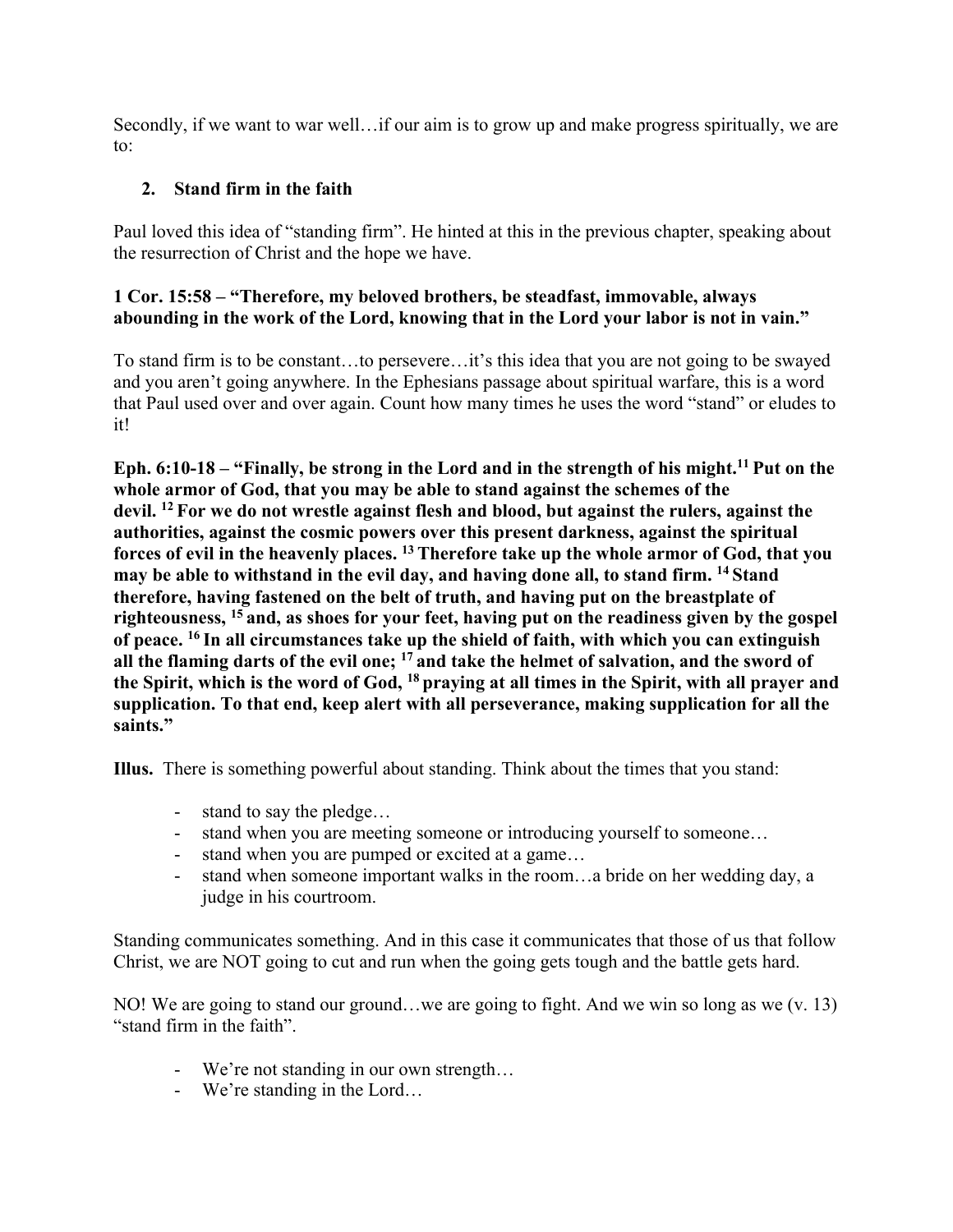This goes back to what I showed you last week, as it relates to our identity. We stand in WHO we are "in Christ" and his gospel!

This is where we put our mind…this is where we put our heart! It's in the gospel that we have hope, strength and endurance for the battles of life.

Paul would write elsewhere (Phil. 1:27 and 1Thess. 3:18) – stand firm "in the Lord". Our ability to stand against the Enemy…against his schemes, comes from standing strong in the Lord and in our faith.

We need this today! You want me to tell you how I know you are growing up in the faith – one major way?

**Illus. Mark height on a wall –** One of the ways we mark our height is every time we stand firm in our faith against temptation (cutting corners at work, fudging on expense reports, what we watch when we're by ourselves). Every time we say "yes" to God and "no" to letting our feelings dictate our lives, it's another mark on the wall. When we stand firm in the Lord at work (asked to do something that lacks integrity, and you stand firm) another growth spurt!

If we are going to war well, be committed to grow spiritually so that we can be the men and fathers God called us to be. Let's:

- 1. Be watchful
- 2. Stand firm in the faith
- **3. Act like men**

I won't stay here long, but I do think it's interesting that Paul used this terminology here. And again, if you wanted another translation, you could just use the phrase "grow up".

I want to take some interpretative freedom here and just highlight that he told the church to "act like men".

Men are to be leaders in the home…this is our God-given, God-ordained role. We are to lead (order in the home) …we are to protect (go off on this!) …we are to obviously love our wife and children sacrificially.

This is what men do! I always like to remind you that you can't do this apart from God's word…time with him!

Men, let me challenge you on something…we make room…we make time to do what is important to us (cooking out, golf, fishing, working on that car). Some of us will work hours and hours at the office on a project we are passionate about – we know everything about it inside and out – but then when it comes to spiritual things, we become so apathetic!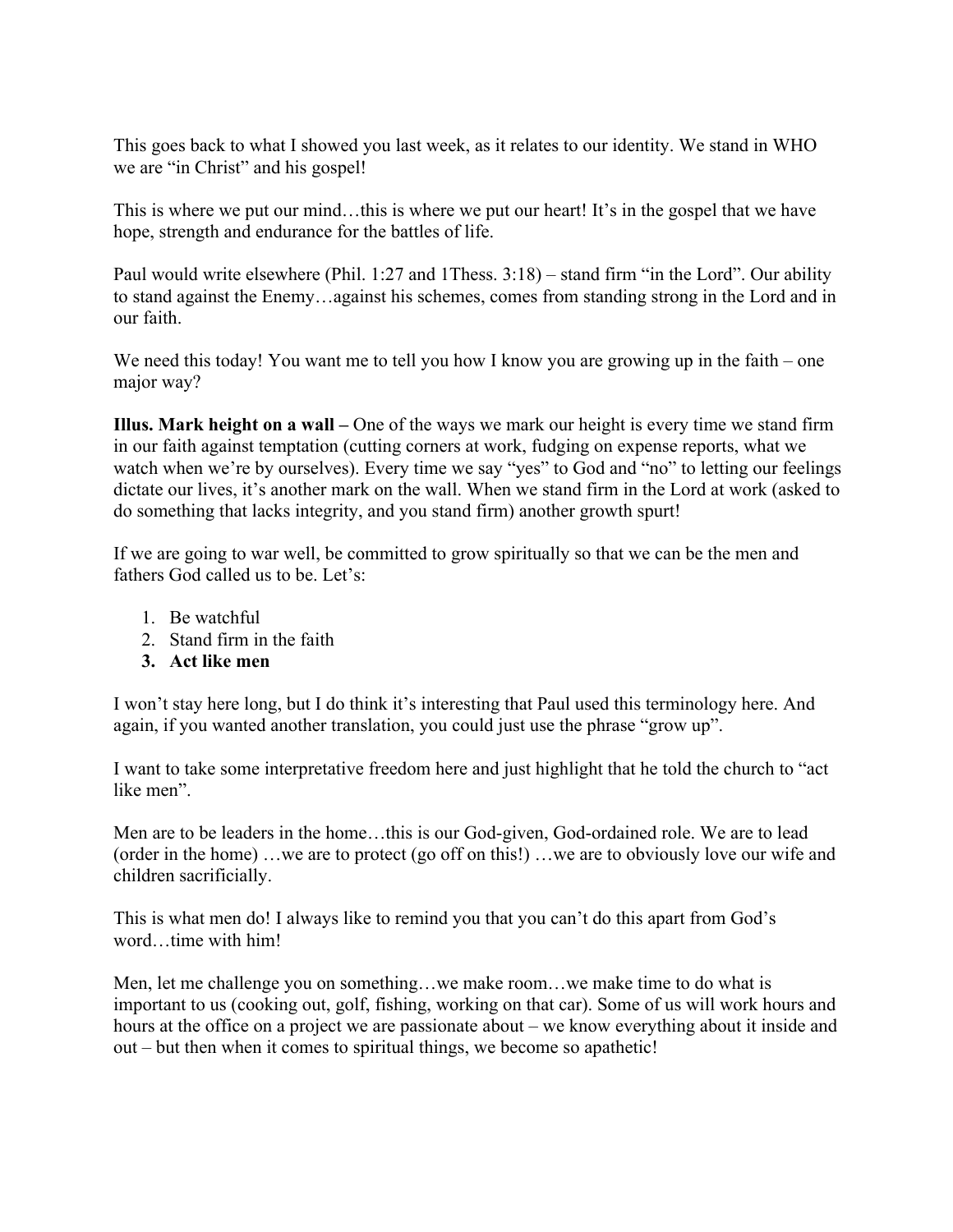We think if we sleep with a Bible under our heads, we'll get spiritual truth in – we don't take that approach with anything else in life and I want to encourage you to reject it today!

Put the time and effort and energy in to grow spiritually…and again, this isn't something you can muster up, God has to give you the desire and the strength to do it!

For some, you need to hear the warning and words of:

**Heb. 5:12-14 - " For though by this time you ought to be teachers, you need someone to teach you again the basic principles of the oracles of God. You need milk, not solid food, <sup>13</sup> for everyone who lives on milk is unskilled in the word of righteousness, since he is a child. <sup>14</sup> But solid food is for the mature, for those who have their powers of discernment trained by constant practice to distinguish good from evil."**

It's time we grow up! We don't act like children! How sad would it be to come over to my house for Father's Day lunch and there you saw me sitting in a high-chair and my wife serving me food like she's flying an airplane! No! The text doesn't say "act like children!

Notice also, that it doesn't say "act like animals!" There is a reason for that too! Hate to break it to you, but your little pets– he's in it for themselves. I know they are a man's best friend, but let me tell you something, they are using you! They want their back scratched, belly fed, walked and taken outside.

Animals are in it for themselves. I love little Rocket, but he's in it for himself! We are to act like men! Not animals.

**Illus. Couples Talk –** "Thou Shalt not Live in a Locker Room!"

We are NOT children. We are NOT animals. We are to "act like men", which means we are to grow up into maturity! Take the lead. Be the example (FLC, Dads, Coaching, Ministry – PALS).

- 1. Be watchful
- 2. Stand firm in the faith
- 3. Act like men
- **4. Be Strong**

This has nothing to do with physical strength of course. It's this idea of being strong and courageous "in the Lord". You could use the word "empowered" – because this type of strength comes only from God.

This command is the repeated command we see throughout the Old Testament and when you read these passages, what is asked of the people is seemingly overwhelmingly…it's too big of an "ask" ... the people don't seem to be prepared!

Like this message here! Men, what's expected of us, almost seems like too much!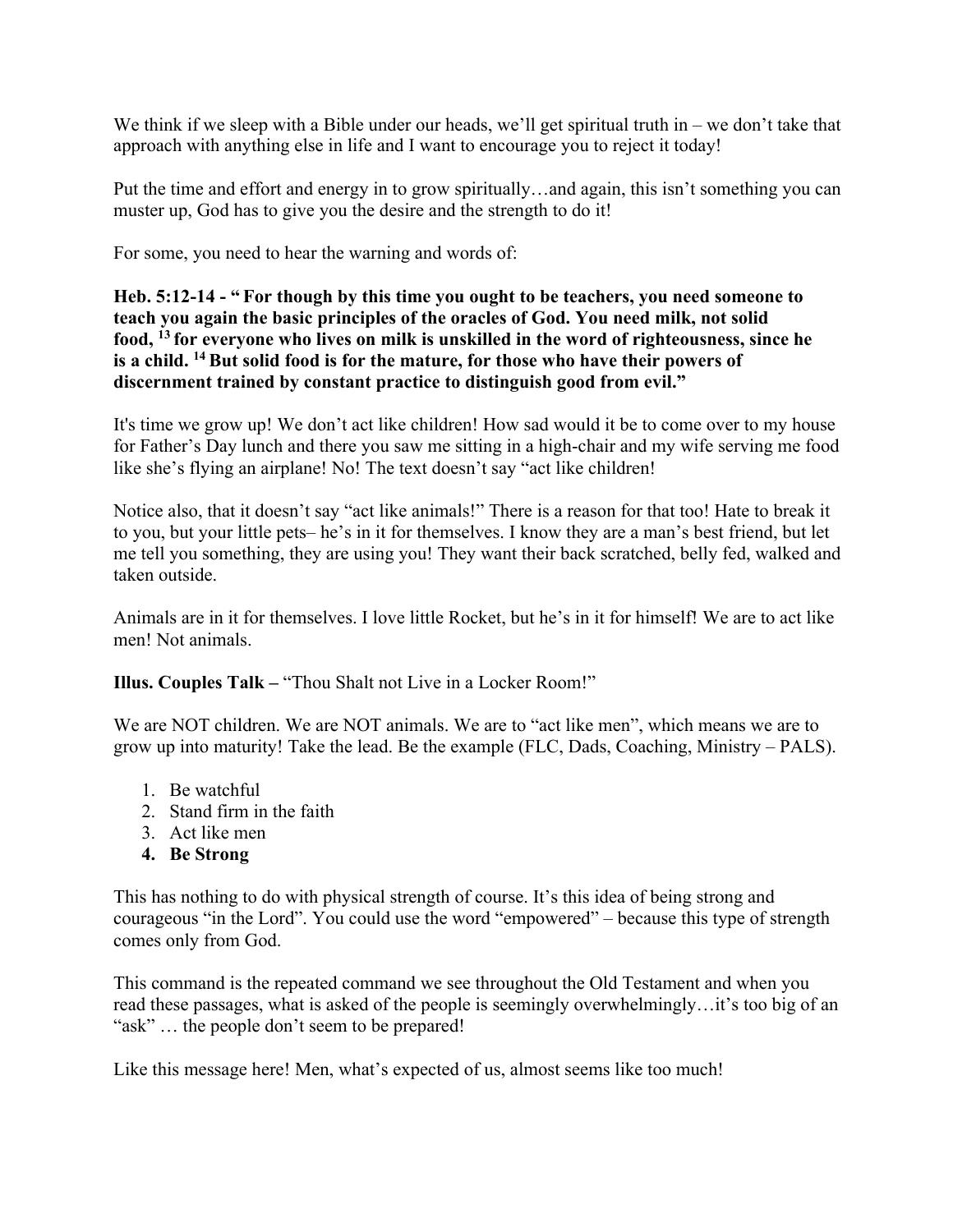- ALWAYS be watchful…
- Be ready for war…
- Stand firm against the Devil and his temptations…
- Act like a man…
- Be responsible, grow up, take the lead

Make the list and it can get overwhelming with the pressures we face and are up against...BUT in this, the scripture says, "Be Strong!"

Look, you don't think it was overwhelming for Joshua to take Moses's place of leadership – but what was the word? 3x in the first 9 verses of Joshua chapter one – Be strong and courageous.

When David was charging young Solomon to build the temple – Solomon was young and experienced – what was the word David gave to him?

## **1 Chron. 28:20 – "Then David said to Solomon his son, "Be strong and courageous and do it. Do not be afraid and do not be dismayed, for the Lord God, even my God, is with you. He will not leave you or forsake you, until all the work for the service of the house of the Lord is finished."**

We can be "strong" because we know God is the "divine enabler". He gives us his strength as we wait on him and trust in him.

**Illus. Right Now –** "Let go and let God" – No, we are to trust God and get going! There is a cooperation that takes place. If we want God's strength, we have to submit to his Spirit…do what he tells us to do. We get our strength from him and we walk out obedience in him – it's all him!

And listen, we need God's strength because the battles we face each day, will zap our energy…deplete our resources. We have to continually go back to God and ask him to fill us and renew us.

And this leads me to conclude this message with some encouragement as to how you can encourage the man of God in your life to be all that God has created him to be.

- **1. Pray for him –** you would expect me to say this, but I mean it. The single best thing you can do for the husband or father in your life is to pray for him by name and ask God to confirm him to the image of Christ.
- **2. Pull for him –** I originally wrote "Praise him". I don't mean worship, but I do mean lift him up, honor him...most male egos are fragile!

I know we put up a big front, but it's because we are insecure. Be his biggest cheerleader – it'll do wonders! I can have a horrible day at work, but if I come home and Debbie is for me, all good!